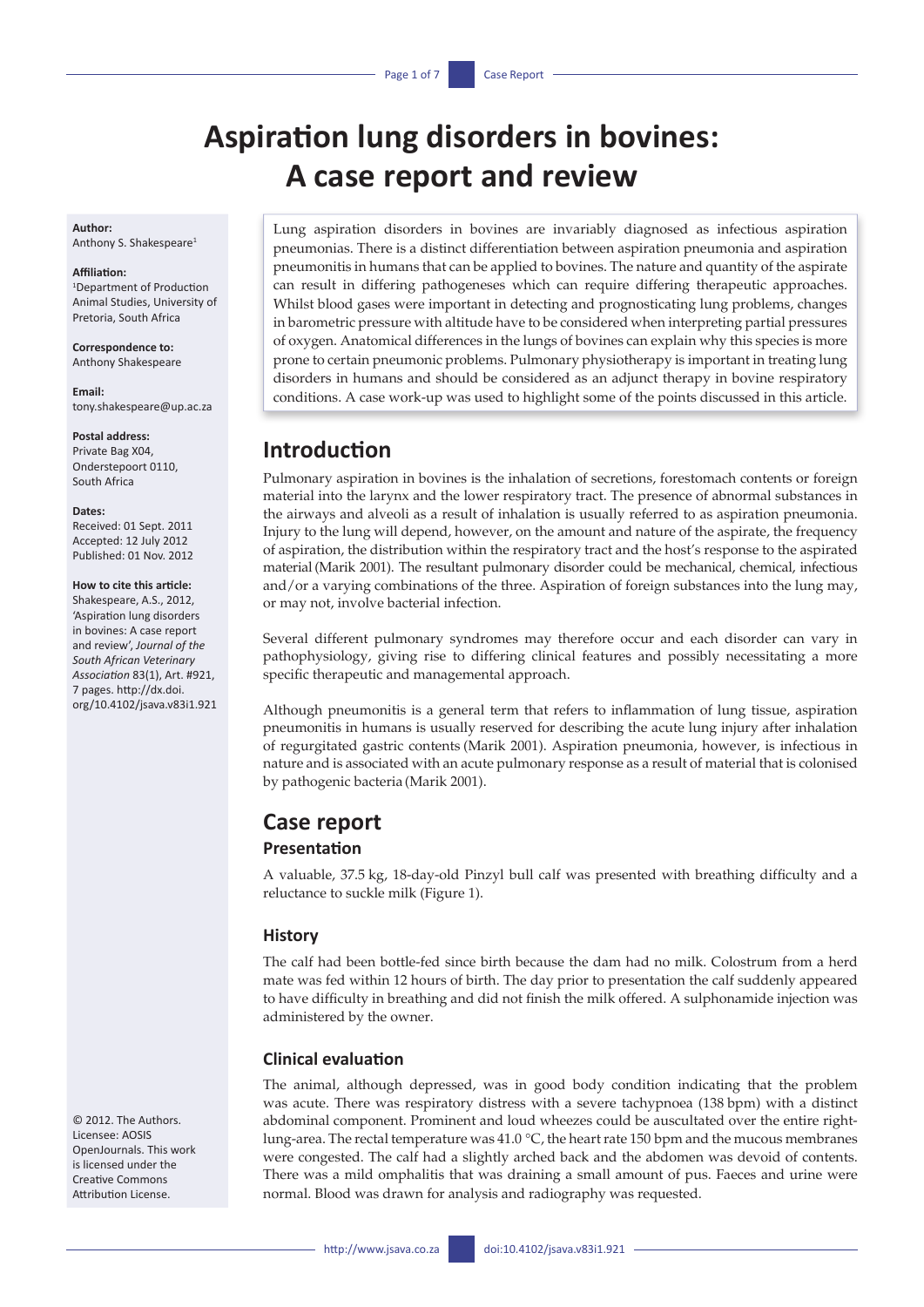### **Haematology**

The prominent abnormality found was a dramatic increase in the total white-cell count of  $22.74 \times 10^9$  / L (*N* is 4.0–10.0) because of elevated mature neutrophils of  $17.51 \times 10^9 / L$ (*N* is 0.6–4.0), and a moderate increase in immature neutrophils of  $0.68 \times 10^9$  / L (*N* is 0.00–0.12). This indicated a severe regenerative left shift in response to an inflammatory condition of a few days' duration, mostly as a consequence of the omphalitis and possibly potentiated by the lung problem. Globulin values indicated that failure of passive transfer was not a problem.

### **Blood gas**

The patient was severely distressed and was experiencing breathing difficulties; therefore a venous blood sample was taken. The blood venous pH was 7.3. Respiratory acidosis was evident as the partial pressure of venous carbon dioxide  $(\text{PvCO}_2)$  was 55.8 mmHg ( $N = 45 \pm 3$ ). The partial pressure of venous oxygen  $(\text{PvO}_2)$  was 25.4 mmHg, which is low even for a venous sample (Martin 1999). Both venous gas results were abnormal; it can be concluded, therefore, that perfusion was probably poor because of dehydration, cardiac output dysfunction and/or lung pathology. Dehydration and lung pathology were probably the primary problems but this could only be ratified by arterial results. The base excess was raised at 8.0 mmol/L  $(N = 0 \pm 3)$  with a standard bicarbonate of 30.1 mmol/L (*N* is 24–27), indicating that the calf had a compensating respiratory acidosis. There was also a very mild hyperkalaemia and a very slight hyponatraemia, both of which were of no clinical significance.

The calf was hyperventilating, and that increases the partial pressure of alveolar oxygen (PAO $_2$ ) and decreases the partial



**FIGURE 1:** Nebulisation and percussion of the Pinzyl calf.

pressure of arterial carbon dioxide  $(PaCO<sub>2</sub>)$ , and helps to restore the normal partial pressure of arterial oxygen  $(PaO<sub>2</sub>)$ .

#### **Radiography**

The calf was too dyspnoeic to position in dorsal and ventral recumbency and consequently only lateral views were taken. There was almost complete opacity of the right-middlelung lobe with a severe alveolar pattern and distinct air bronchograms. The cranial aspect of the right-caudal-lung lobe showed similar but less severe signs.

#### **Diagnosis**

A provisional diagnosis of aspiration pneumonia was made based on the severe leukocytosis, fever, respiratory signs, blood gas values and radiological evidence.

#### **Treatment**

Immediately on admission, oxytetracyclines, being the drug of choice for heartwater, were administered, because the calf was from a heartwater area and its mother had recently been introduced to the farm. The antibiotic, in being bacteriostatic, was not ideal because the drug relies on the host to kill the invading pathogens and the immune status of a calf of this age is probably at its lowest. Despite the early diagnosis it was decided to continue with the oxytetracyclines twice per day (b.i.d.) for a few days to try and prevent selection of resistant strains of bacteria with continuous swopping of antimicrobial drugs. Short-acting corticoteroids were also started as this drug is used for the treatment of heartwater (Shakespeare 1997), limits the over-exuberant inflammatory response in 'shipping fever', and also because its euphoric effect would help to stimulate appetite. The initial response to treatment was poor, so the antibiotic was replaced with danofloxacin for another 5 days.

Although radiographs 3 days later revealed an improvement of aeration of the affected lung lobes with slight resolution of the alveolar pattern, the animal's temperature and clinical signs waxed and waned according to the use, or not, of steroids. The antibiotics were changed to florphenicol every other day and physiotherapy was started. This consisted of percussion and vibration. Nebulisation, using sterile water with bisolvon linctus as a mucolytic, was carried out at the same time as percussion (Simasek & Blandino 2007). A few days later ceftiofer and amikacin were included in the sterile water used for nebulisation, with the first-mentioned drug administered in the morning and the second in the evening for another 3 weeks (Figure 1). The nebulisation combined with the percussion and vibration, stimulated paroxysmal bouts of productive coughing from the calf. Nebulisation helps to deliver micro-droplets with or without additives as deep into the pulmonary tree as possible to have a more direct and local effect on the pathological lesions, as well as to increase the concentrations of delivery of the additives to the area involved.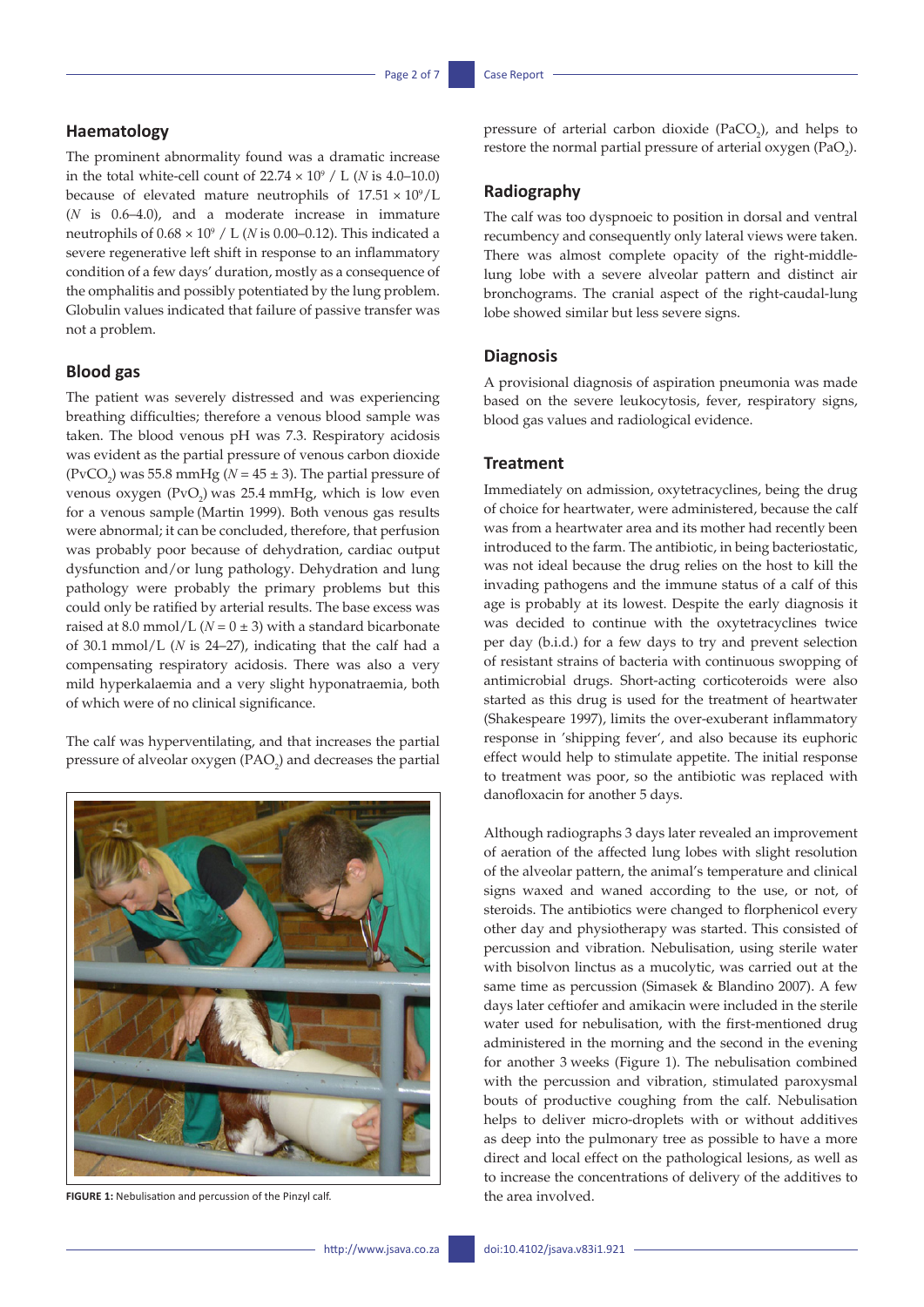The calf progressively improved and was discharged 5 weeks after presentation weighing 56 kg, an 18 kg or equivalent of 50% weight gain. The right-medial-lung lobe still displayed some consolidation with faint bronchograms but this was probably a result of permanent fibrosis in that area.

Trans-tracheal washes and needle aspiration of the lungs were considered, but because antibiotic therapy had been given before presentation, isolation of infective organisms was considered unlikely and the stress associated with such procedures was considered to be detrimental to the calf at that time.

Ten months later the calf was reported to be doing well and had gained weight to such an extent that there was very little difference in size between the patient and other calves of a similar age.

# **Ethical considerations**

This is a case that was treated in the same way as any other sick animal admitted to the veterinary hospital, with the necessary consideration for the animal's welfare.

# **Discussion**

The bovine lung, although similar in many respects to other domestic species, has differences that can explain different respiratory presentations in this species.

The above case was diagnosed as aspiration pneumonia, but aspiration pneumonitis as defined in human medicine, should also have been considered. Factors pertinent to this case that may help to differentiate between the two conditions will be discussed.

### **Bovine lung anatomy and physiology**

The bovine lung is situated within the thoracic cavity so that the dorsal border slopes at a dorsocaudal oblique angle (Pierson & Kainer 1980). When the animal stands, the trachea slopes down from the larynx into the thoracic inlet, then remains level to the main bifurcation, from which the primary bronchi slope upwards and backwards (dorsocaudally) towards the caudal lung lobes. Any exudate in the lungs will therefore gravitate into the ventral area.

The bronchus for the right-cranial-lung lobe emerges directly from the right side of the trachea some distance from the tracheal bifurcation. This results in the common assumption that the right-cranial-lung lobe is most susceptible to damage from any inhaled aspirate. The opening, however, is significantly smaller than the trachea, is situated midway up the tracheal circumference and is recessed in such a manner that any fluid flowing down the trachea will bypass the opening unless large volumes are involved (Figure 2). If abnormal, viscous material is present close to the opening, then infective micro-droplets could be drawn into the rightcranial-lung lobe.

The bovine lung has the smallest relative lung volume in domestic species (Gallivan, McDonell & Forrest 1989). It is about 0.7% of the body weight and the right lung is almost twice the size of the left(Gallivan *et al.* 1989). Because the cow is a foregut fermenter with about 70% of the gut contents in the cranial abdomen, the diaphragm is almost vertical and fairly flat, which results in the bovine lung lying cranial to the abdomen. Monogastric hindgut fermenters generally have about 70% of their gut content in the caecum and colon and the conically shaped diaphragm enables a large portion of the lung to be dorsal to the abdomen (Gallivan *et al.* 1989). The large and heavy bulk of the rumen immediately caudal to the diaphragm dramatically limits diaphragmatic movement so that shallower and faster respiration is more efficient for cows (Gallivan *et al.* 1989). Decreased lung compliance will also increase frequency and will decrease tidal volume to minimise the effort of breathing. The total lung capacity in bovines is  $\pm 85$  mL/kg with an average respiratory rate of 28 breaths per minute (Gallivan *et al.* 1989). The relatively smaller lung volume implies less contact area for oxygen exchange and therefore, to extract sufficient oxygen  $(O_2)$ , the minute-volume needs to be increased for a faster turnover of air. Comparatively, bovines have a large minute-volume of  $\pm$  218 mL/kg per minute, mainly because of a faster respiratory rate (Gallivan *et al.* 1989). Likewise, to maintain adequate oxygen delivery, the blood flow rate through the lungs must be relatively faster which implies a faster normal heart rate. This faster turnover of air will restrict the effectiveness of collateral circulation within the lungs as less time is available for diversion and recirculation of air and this may account for the lack of collateral circulation via the channels of Lambert and Martin and the pores of Kohn in ruminants (Rhodes 2005).

Species with collateral ventilation can counter ventilationperfusion mismatching incurred by regional hypoxia by moving normoxic air via these channels into hypoxic



**FIGURE 2:** Bifurcation of the trachea illustrating the recessed bronchus to the right-cranial-lung lobe.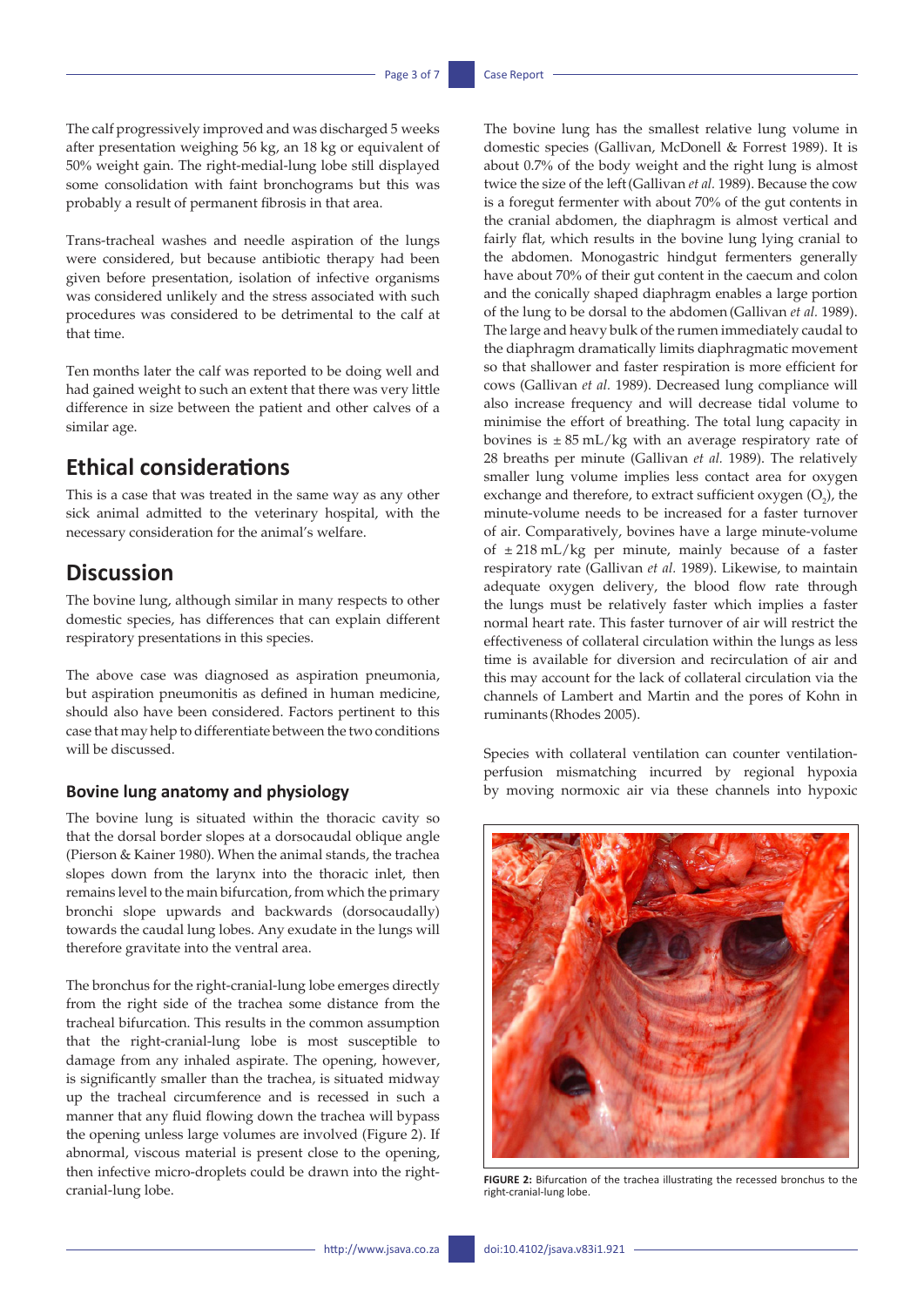regions. Cattle, which lack collateral channels, rely mostly on altering perfusion via pulmonary vasoconstriction to adjust ventilation-perfusion mismatches in response to regional hypoxia. However, at high altitudes (> 2500 m) cattle have generalised chronic hypoxia and recurring, continuous vasoconstriction. This results in profound structural remodelling of especially the medial smooth muscle in the small pulmonary arteries, which eventually leads to pulmonary hypertension and right-ventricle hyperplasia (Rhodes 2005). This is the reason bovines are relatively more susceptible to 'brisket disease'.

The distinct lobules in the bovine lung are clearly defined by prominent, well-developed, complete interlobular connective tissue (septa) that reduce lung compliance and would reduce the effectiveness of any collateral channels and pores if they existed.

The main function of the lungs is gaseous exchange and to facilitate this rapid exchange of  $O_2$  and carbon dioxide (CO<sub>2</sub>), the barrier between inhaled air and circulating blood must be very thin with a large surface area. The total surface area of the alveolar epithelium in bovines is 25 to 30 times that of the body surface area (Pierson & Kainer 1980). Taking into consideration the surface area of Holstein cattle weighing between 41 kg and 617 kg to be  $0.14 \times W^{0.57}$ , it follows that a 500-kg cow will have an absorptive lung surface area of  $0.14 \times 500^{0.57} \times 27.5 = 133 \text{ m}^2$  (which is approximately 11.5 m by 11.5 m square) (Berman 2003). This area is constantly exposed to irritants and potential pathogens and injury to this interface could readily occur. For protection against these assaults, the lungs must have defence mechanisms which include the cough reflex, the mucociliary system and the usual cellular and humoral immune mechanisms.

Apart from gaseous exchange, the lungs perform other functions that may be affected when the respiratory tract is compromised:

- • Acid-base balance. Maintenance of body pH homeostasis is a critical and fundamental problem faced by an organism and  $CO_2$  regulation via the lungs is a rapid and major contributor.
- • Body temperature regulation via heat exchange utilising evaporation and dead space within the respiratory tract.
- Fine and rapid body fluid volume regulation. The body humidifies all air that is inspired to a water vapour pressure of about 47 mmHg. Sheep can lose about 9% body weight through the loss of body water per day via the respiratory tract(Shakespeare 1997). Dehydration will make the mucociliary blanket tackier and therefore affects the efficiency of this system to clear foreign material and debris. Maintaining normal body hydration is therefore essential with infectious respiratory problems.
- • Fine sieve or filter for platelet clumps and foreign particulates within the circulatory system.
- Cushioning of the heart from external trauma.
- Metabolic and endocrine capabilities. The vast surface area of the pulmonary capillary endothelium has access to

the entire cardiac output and this endothelium is able to activate, inactivate, degrade and remove various plasma constituents that will influence the composition of arterial blood(Morrison 1986). Approximately 40 cell types within the respiratory system attest to this fact(Morrison 1986).

#### **Aspiration pneumonitis**

Aspiration pneumonitis is a term for chemical pneumonitis that is mainly reserved to describe the aspiration of acidic gastric contents in humans. This syndrome usually occurs in patients who have a marked disturbance in consciousness, especially with seizures, cerebrovascular accidents and general anaesthesia. In humans, it is a well-recognised complication of general anaesthesia occurring in 1 of 3000 procedures and accounting for 10% to 30% of all anaesthetic deaths (Marik 2001). Obviously, the severity of lung injury increases significantly as the volume of aspirate increases and the pH decreases. In humans, a volume greater than 0.3 mL/kg (B.W.) and with a pH < 2.5 are required to cause aspiration pneumonitis (Marik 2001). This volume sensitivity in humans indicates the ability of the lungs to deal with a certain amount of inhaled, sterile fluid. The equivalent inhaled volume in a 50-kg calf would be about 15 mL. The low pH results in a direct chemical burn to the cells lining the tracheobronchial tree and the pulmonary parenchyma and causes an intense inflammatory reaction and increased capillary permeability within 1–2 hours. This is the initial phase of the injury pattern. The second reaction that takes place usually peaks after 4–6 hours and is associated with an acute inflammatory response with infiltration of inflammatory mediators into the alveolar and lung interstitium. The gastric acid prevents bacterial growth in the early stages. Aspiration of significant amounts can be readily noticed by non-productive coughing, acute tachypnoea and dyspnoea, wheezing, bloody or frothy sputum, hypoxia and tachycardia developing into severe respiratory distress after 2–5 hours (Nseir *et al*. 2011). Bronchospasm occurs later and the cellular injury enables fluids and cellular elements to leak into the interstitial space and the alveoli, which can dilute and decrease production of surfactant, resulting in atelectasis (De Bendictus, Carnielli & De Benedictis 2009).

The clinical course of this chemical pneumonitis therefore varies. Around 60% of human cases show 'silent aspiration' where aspiration of small amounts occurs without recognition, especially in patients with altered level of consciousness, and these cases manifest only as arterial desaturation. Improvement occurs over 2–4 days as the lung infiltrates rapidly resolve (Bynum & Pierce 1976; Nseir *et al.* 2011). In about 15% of cases there is rapid deterioration over 24–36 hours that progresses to hypoxic respiratory failure and acute respiratory distress syndrome (Bynum & Pierce 1976). The other approximately 25% show an initial improvement which then worsens as a secondary bacterial infection sets in and death is a common sequela (Bynum & Pierce 1976).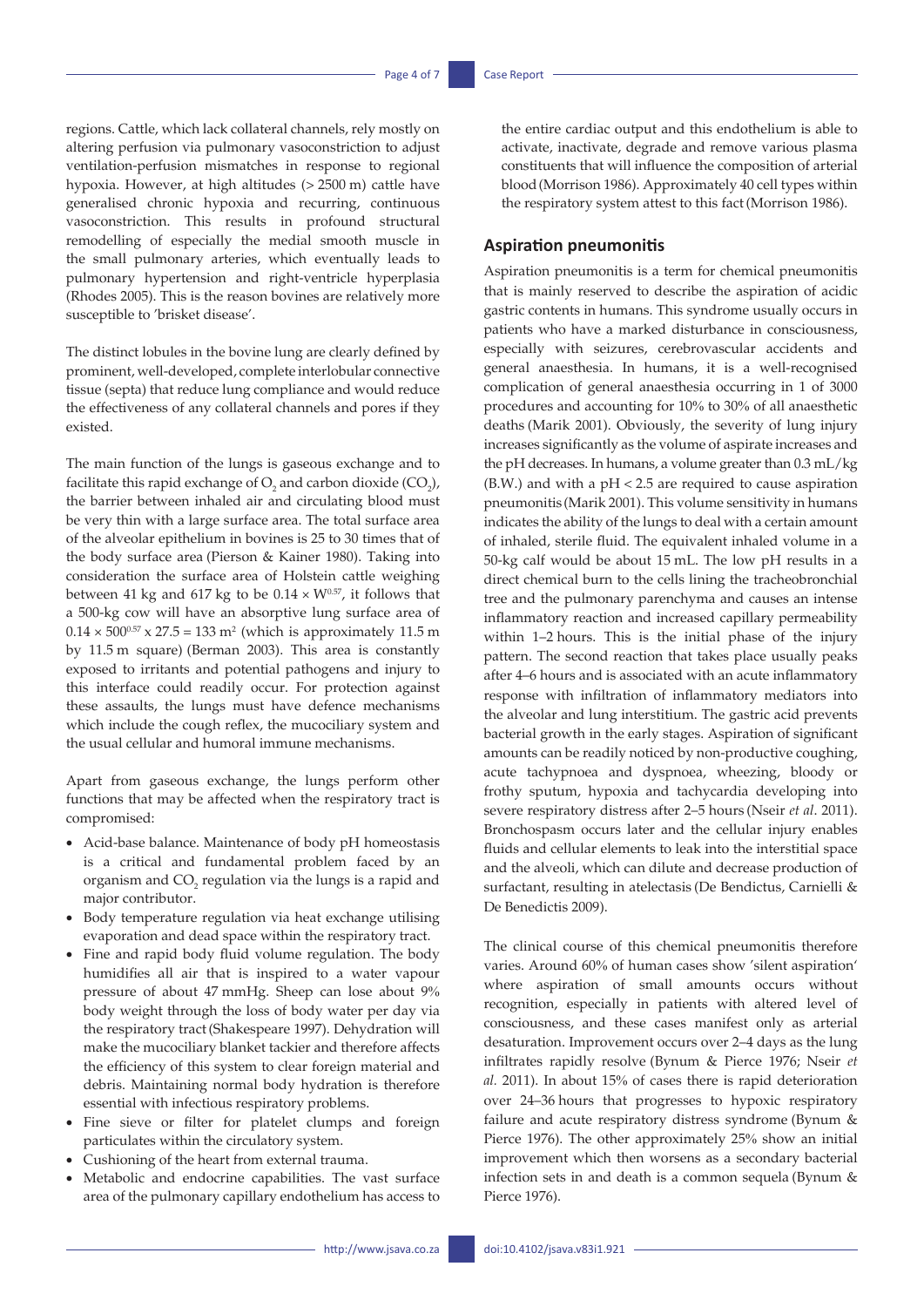Radiography may reveal infiltrate in the most dependent regions of the lung. The very young calf can present with an aspiration pneumonitis as seen in monogastrics if abomasal contents with a pH around 2 to 3 refluxes back into the rudimentary reticulo-rumen and back up the oesophagus. A similar scenario will be seen after dosing vinegar down the lungs. Calves are regularly tubed or bottle-fed with milk that may or may not be medicated, which can predispose them to aspiration pneumonitis.

Therapy in cases of uncomplicated chemical pneumonitis involves airway clearance, correcting the hypoxia by using oxygen supplementation, positive pressure ventilation if needed, intravenous fluids and anti-inflammatories. Antibiotics can be delayed until a definite infection is diagnosed to prevent unnecessary antibiotic use that could cause possible selection for resistant organisms.

Inert fluids such as water, liquid paraffin, barium, electrolytes and, possibly milk, could be dosed straight into the lungs and could cause reflex airway closure. Acute dyspnoea or even apnoea, cyanosis, pulmonary oedema and hypoxia can result. Water, depending on the volume aspirated, may produce fleeting clinical signs that often resolve within hours. Therapy should include tracheal suction as soon as possible with correction of the hypoxia with an oxygen mask or a nasal tube.

#### **Aspiration pneumonia**

Aspiration of colonised material from the oropharynx is a major mechanism whereby bacteria gain entrance to the pulmonary tree. However, even though up to half of healthy human adults aspirate small amounts of oropharyngeal secretions whilst sleeping, very few develop problems as a result of low burdens of virulent bacteria in normal secretions together with forceful coughing, active ciliary transport and normal humoral and cellular immune mechanisms resulting in adequate clearance and prevention (Marik 2001).

Aspiration pneumonia is the most common cause of death in human patients with dysphagia because of neurological disorders (Marik 2001). Up to 38% of critically ill, intubated, human patients who receive feeding through small-bore nasogastric tubes aspirate oropharyngeal contents despite having cuffed tracheal tubes (Nseir *et al.* 2011).

Clinical features are usually insidious in onset with a productive cough, fever and purulent sputum. Leukocytosis is common. Radiography may reveal an interstitial pattern mainly in the lobe bases, which may also show cavitations.

Therapy comprises mainly antibiotics, anti-inflammatories and secondary support.

In mature bovines, because of the size of the rumen and the magnitude of contents that can be regurgitated, overwhelming aspiration of regurgitated contents will cause instant death as a result of mechanical asphyxiation. The pH of these contents, even with a severe ruminal acidosis, is more alkaline than that seen in monogastrics, and the chemical burn as seen in the latter is unlikely. However, contamination of the pulmonary tree with pathogenic bacteria is a distinct possibility and even small amounts aspirated can cause aspiration pneumonia after a day or two.

If rumen content is dosed or aspirated, tracheal suction immediately after the event will be necessary. Bronchial and pulmonary lavage is contra-indicated as this practice disseminates the aspirate further into the pulmonary tree and increases the damage (Nseir *et al.* 2011).

Aerosol therapy and physiotherapy can be used to facilitate both delivery of antibiotics to the respiratory tree and the elimination of exudates and excessive respiratory secretions. This aspect of the treatment is under-utilised in bovine practice.

Exogenous lipoid pneumonia can result from the aspiration of various oils often used as laxatives. Small amounts of aspirated vegetable oils provoke very little reaction and are mostly removed by expectoration. Animal oils cause mononuclear and giant cell inflammation, and connective tissue proliferation. Mineral oils, which are relatively inert and non-irritating can enter the tracheobronchial tree without stimulating glottis closure or the cough reflex and once there, are expelled with difficulty because the oil impairs the mucociliary transport system (Banjar 2003). These oils are initially emulsified and ingested by macrophages but after several months are liberated and coalesce, forming larger masses of oil surrounded by giant cells and fibrosis. The alveolar septa may become oedematous and the oil elicits a foreign body reaction consisting of lymphocytes, plasma cells and giant cells (Banjar 2003). Elastic tissue degeneration of the walls of the bronchi and bronchioles can lead to atelectasis. These cases are normally asymptomatic but may show a chronic cough and dyspnoea.

Aspiration of particulate matter or foreign bodies will cause mechanical obstruction, and depending on the size and location of the obstruction can cause acute apnoea with rapid asphyxiation to a chronic, irritating cough with recurrent low grade infections. Extraction via bronchoscopy is probably necessary.

#### **Pertinent diagnostic tests**

Detecting the cause of the lung disorder will involve collating a sound history, including management practices, with a thorough clinical examination with emphasis on the respiratory system. Radiography, blood gases and haematology will be helpful additions.

In diseased lungs, there can be a marked mismatch between ventilation and perfusion. Ventilation perfusion (V-Q) imbalance can be measured by determining the differences between alveolar (A) and arterial (a) oxygen  $(O_2)$  partial pressure (P), abbreviated as  $(P[A-a]O_2)$ . This difference will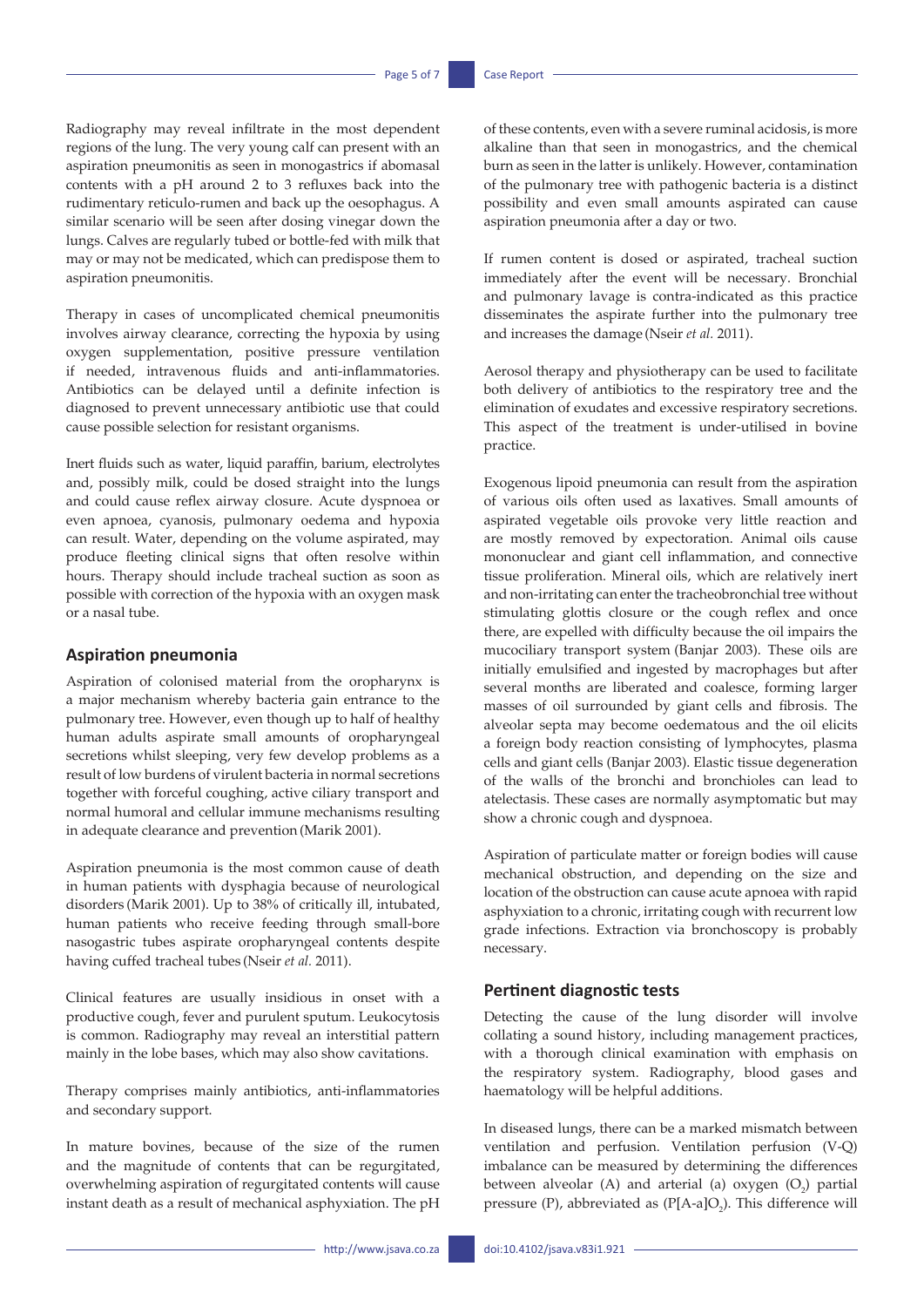vary with the fraction of inspired oxygen  $(FIO_2)$ , which is normally 0.21 in any atmosphere.  $P(A-a)O_2$  normally ranges between 5 mmHg and 20 mmHg (assume an average of  $\pm$  10 mmHg) with older patients usually having the larger difference. If this value is excessive, there is a defect in oxygen transfer within the lungs which is almost always a consequence of a V-Q mismatch.

An estimate for alveolar oxygen partial pressure  $(\text{PAO}_2)$  can be determined from the equation:

$$
PAO2 = FIO2 × (PB - 47) – 1.2 × PaCO2
$$
 [Eqn 1]

where  $P_B$  is the barometric pressure, PaCO<sub>2</sub> is the partial pressure of carbon dioxide in the arterial blood and 47 is the partial pressure of water vapour in the trachea at 37 °C (Martin 1999).

At sea level where the barometric pressure is about 760 mmHg and assuming water vapour at 37 °C is 47 mmHg, the partial pressure of  $O_2$  in the trachea when breathing air will be  $(760 - 47) \times 0.21 = 150$  mmHg. Partial pressure of O<sub>2</sub> in the alveoli ( $\text{PAO}_2$ ) (using the above formula and assuming PaCO $_2$  approximately 40) will be about 100 mmHg at sea level. The factor 1.2  $\times$  PaCO<sub>2</sub> can be approximated by PvCO<sub>2</sub>. However, this will then necessitate taking both arterial and venous samples.

With hyperventilation,  $PAO_2$  will increase as  $PaCO_2$ decreases, which will correspondingly increase PaO<sub>2</sub>. With oxygen supplementation,  $FIO<sub>2</sub>$  will increase and  $PAO<sub>2</sub>$  can be over 200 mmHg, which will result in a normal PaO<sub>2</sub> of over 100 mmHg. Breathing 100% oxygen will cause a normal P(A-a)O<sub>2</sub> range of around 110 mmHg.

Barometric pressure  $(P_B)$  will affect partial pressure of inspired  $O_2$ , which will similarly affect PAO<sub>2</sub> and likewise  $PaO<sub>2</sub>$ . The altitude of the patient should be noted and if necessary, barometric pressure adjusted according to the following formula:

 $P_p(h) = 760 \times 10^{-0,000054h}$  [Eqn 2]

where  $h =$  altitude in  $m$  a.s.l.

At an altitude of 1500 m a.s.l. (e.g. the altitude of the farm and the clinic) the barometric pressure has dropped from  $760 \text{ mmHg}$  to  $634 \text{ mmHg}$  and the  $PAO<sub>2</sub>$  will also drop significantly to  $\pm 75$  mmHg. PaO<sub>2</sub> will also decrease  $(75 - 10 = 65$  mmHg) which, if altitude was not considered, would indicate severe functional lung pathology. Arterial blood is preferable for these estimates but in the case described above, the patient's welfare took priority and the less stressful venous sample was taken. In the above case, if the  $PvCO_2$  value = 55 mmHg is used, then  $PAO_2$  will be around 68 mmHg and an expected PaO<sub>2</sub> of  $\pm$  58 mmHg will indicate adequate oxygenation by the lungs.

 $P_{B}$  can vary with season, between morning and evening, and with changing weather conditions, but this variation is usually less than 2% and will therefore have very little effect on partial pressure calculations (Martin 1999).

### **Respiratory physiotherapy**

This is a very under-utilised but important aspect of the treatment for respiratory conditions in bovines. In many pneumonic states, coughing and mucociliary clearance is impaired as a result of a number of reasons, including weakness and reduced mobility of the patient and also because of dehydration and reduced humidification, leading to more viscous secretions. Sputum retention and increased airway resistance will increase the effort needed to breathe, all of which potentially exacerbate the existing problem.

Physiotherapy includes a number of modalities and involves a combination of techniques, including multiple bronchial drainage positions, percussion and vibration (Ciesla 1996). The use of positioning and postural drainage relies on gravity to encourage clearance of secretory and exudative material from the more peripheral areas of the lung lobes towards the central upper airways whilst simultaneously performing percussion on the chest wall. A number of these positions are described in humans, each of which targets a desired lung region or segment (Ciesla 1996). Restraining a compromised, dyspnoeic animal in similar positions is impractical. The caudally-directed, upward-sloping lungs in the standing bovine will assist postural drainage to some extent. Percussion and manual vibration and shaking, however, can be practically and readily applied.

Percussion produces micro-vibrations to the outer lung with the aim of loosening and dislodging particulate matter in the outer bronchi and bronchioles. This involves cupping the hands, allowing a cushion of air to soften the 'clapping' of the chest wall. The movement should come mostly via the wrist and is fairly vigorous and rhythmical and involves percussing ('clapping') the lung area, starting at the dorsal caudal border and working slowly forward before returning caudally and slightly lower, and repeating the procedure until the whole lung area is covered. This is performed for 3–5 min during both inspiration and expiration.

Percussion is often followed by manual vibration over the same lung segment for an additional approximately 15 seconds or for 5 exhalations (Ciesla 1996). Vibration is more forceful and involves vibrating only the chest wall during expiration, using a similar pattern to that used with percussion. This enhances drainage of dislodged material towards the central airways in the same direction as the airflow during expiration. The flattened hands in this case are placed firmly on the chest wall and by tensing the arm musculature, a fine, firm shaking motion can be created. The recommended frequency of both percussion and vibration is 12–20 beats per minute to mimic the cilia beat frequency.

The entire procedure, involving all lung segments, can be performed for 20–40 min. If coughing, which is needed to